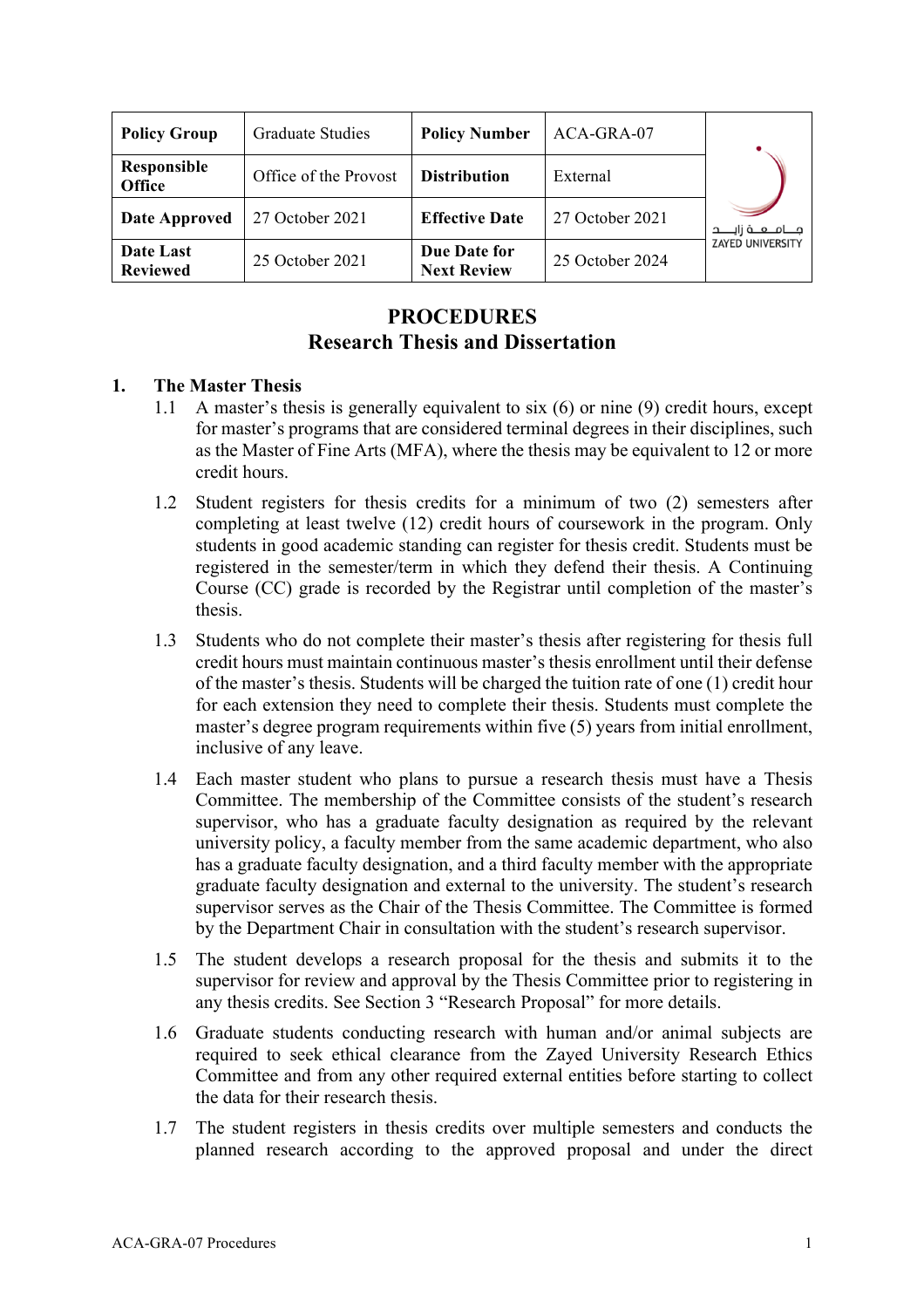supervision of the research supervisor and in consultation with remaining members of the Thesis Committee.

- 1.8 Upon completing the research, the student writes the thesis according to the "Thesis Preparation Guidelines" and submits it to the Thesis Committee for review.
- 1.9 Once the Thesis Committee accepts the thesis and decides the student is ready to defend it, the supervisor communicates the Committee's decision in writing along with the final copy of the student's thesis to the Chair of the student's home academic department.
- 1.10 The Committee Chair makes arrangements for the thesis defense.
- 1.11 An announcement of the thesis defense is prepared by the student's department and is released to the relevant community within the student's home college and the university at least one (1) week prior to the scheduled date of the defense.
- 1.12 The defense of the thesis occurs in a public session as described below in Section 4 "Defense of a Thesis or Dissertation."
- 1.13 The outcome of the thesis evaluation and defense is handled as described Section 4 "Defense of a Thesis or Dissertation."
- 1.14 Once a thesis is accepted by the Thesis Committee, either initially or after it was modified at the request of Committee, the research supervisor submits a passing grade (P) for the thesis credits for the student. However, if the thesis was "Not Accepted" by the Thesis Committee, the research supervisor submits a failing grade (NP) for the thesis credits. The Thesis Committee's decision is final and cannot be appealed.

## **2. The Doctorate Dissertation**

- 2.1 A doctorate dissertation is generally equivalent to a minimum of twenty-four (24) credit hours. The exact number of credit hours may vary depending on whether the doctorate program has a research or professional orientation.
- 2.2 A student begins registering for dissertation credits normally after completing a minimum of eighteen (18) credit hours of coursework in the program and/or after passing the doctoral qualifying/comprehensive examination. Only students in good academic standing can register for dissertation credit. Students must be registered in the semester/term in which they defend their dissertation. A Continuing Course (CC) grade is recorded by the Registrar until completion of the dissertation.
- 2.3 Students who do not complete their dissertation after registering for dissertation full credit hours must maintain continuous dissertation enrollment until their defense of the dissertation. Students will be charged the tuition rate of one (1) credit hour for each extension they need to complete their dissertation.
- 2.4 Each doctorate student must have at least two (2) research papers written based on the dissertation research submitted for publication in a SCOPUS Q1 or Q2 journal before the student can defend the dissertation.
- 2.5 Each doctorate student must have a Dissertation Advisory Committee that comprises the student's research supervisor, who has a graduate faculty designation as required by the relevant policy, and a faculty member from the same academic discipline, and another faculty from a different department or college that is relevant to the student's research area. The student's research supervisor serves as the Chair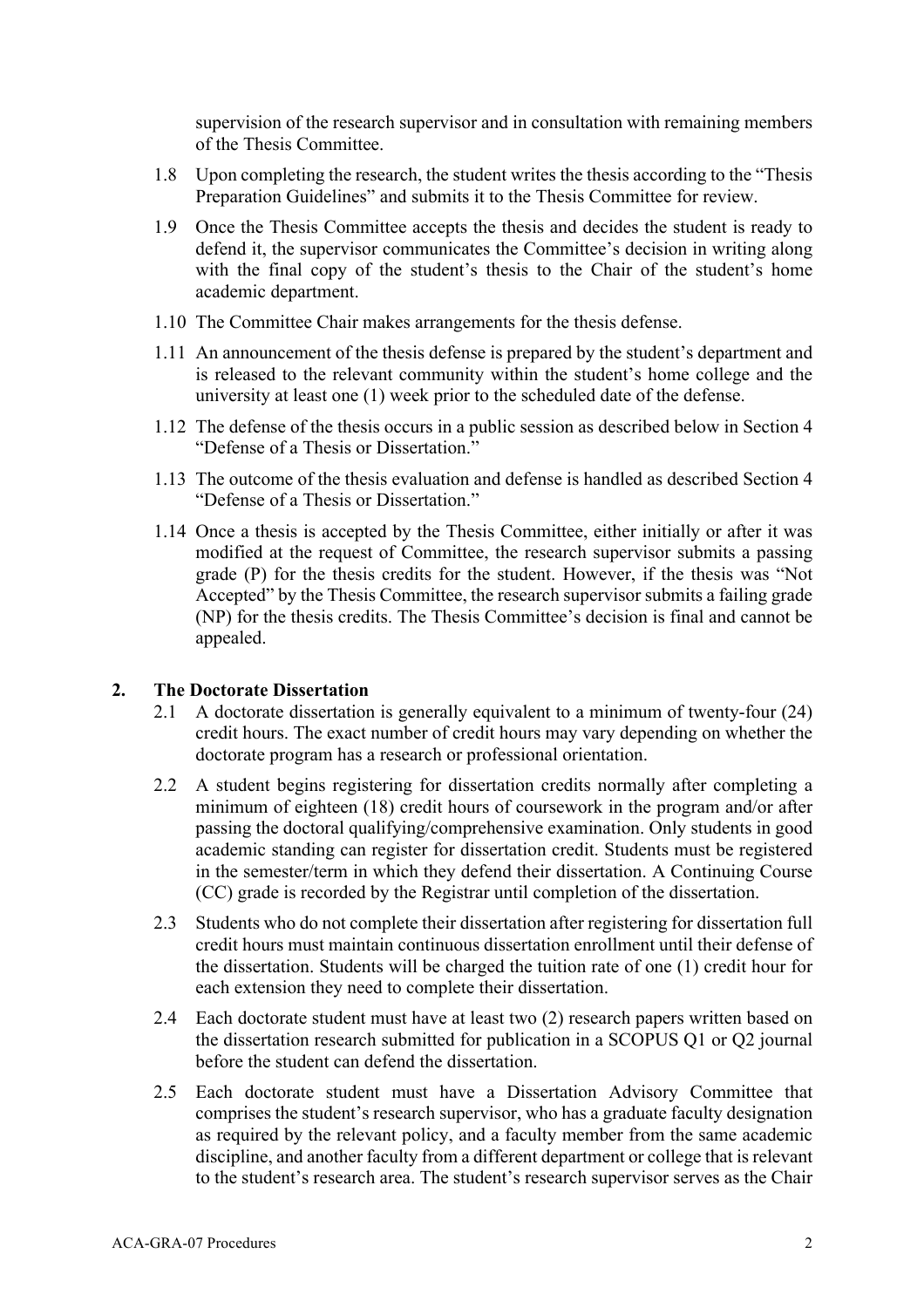of the Advisory Committee. The Committee is formed by the Assistant Dean for Research and Graduate Studies (R&GS) in consultation with the student's research supervisor and the Department Chair.

- 2.6 The student develops a research proposal for the dissertation and submits it to the research supervisor for review and approval by the Advisory Committee normally prior to registering in any dissertation credits. See Section 3 "Research Proposal" for more details.
- 2.7 Graduate students conducting research with human and/or animal subjects are required to seek ethical clearance from the Zayed University Ethics Committee and from any other required external entities before starting to collect the data for their dissertation.
- 2.8 The Assistant Dean for R&GS schedules and chairs a session for the student to present the research proposal before the Dissertation Advisory Committee.
- 2.9 The student registers in dissertation credits over multiple semesters and conducts the planned research according to the approved proposal and under the direct supervision of the research supervisor and in consultation with all members of the Advisory Committee.
- 2.10 Upon completing the research, the student writes the dissertation according to the "Dissertation Preparation Guidelines" and submits it to the Advisory Committee for review.
- 2.11 Once the Advisory Committee accepts the dissertation and decides the student is ready to defend it, the research supervisor communicates the Committee's decision in writing along with the final copy of the student's dissertation to the Assistant Dean for R&GS.
- 2.12 The Assistant Dean for R&GS, in consultation with the student's research supervisor, recommends the formation of a Dissertation Examination Committee by completing a "Request to Establish a Dissertation Examination Committee Form". The request is recommended by the College Dean and approved by the Dean of Graduate Studies.
- 2.13 The Dissertation Examination Committee must consist of doctorally-qualified experts who include
	- (a) a faculty member from the student's department/college with expertise related to the student's research area;
	- (b) a faculty member outside the student's college; and
	- (c) one member external to Zayed University (see Section 10 on "Selecting an External Examiner" for additional details).

The Examination Committee is chaired by the Assistant Dean for R&GS, who is a non-evaluating member of the committee. If the Assistant Dean is the student's research supervisor, then another faculty member is chosen to chair the Examination Committee.

2.14 The Dean of Graduate Studies appoints the Examination Committee and communicates the appointment letter to all members of the Committee and the student's college.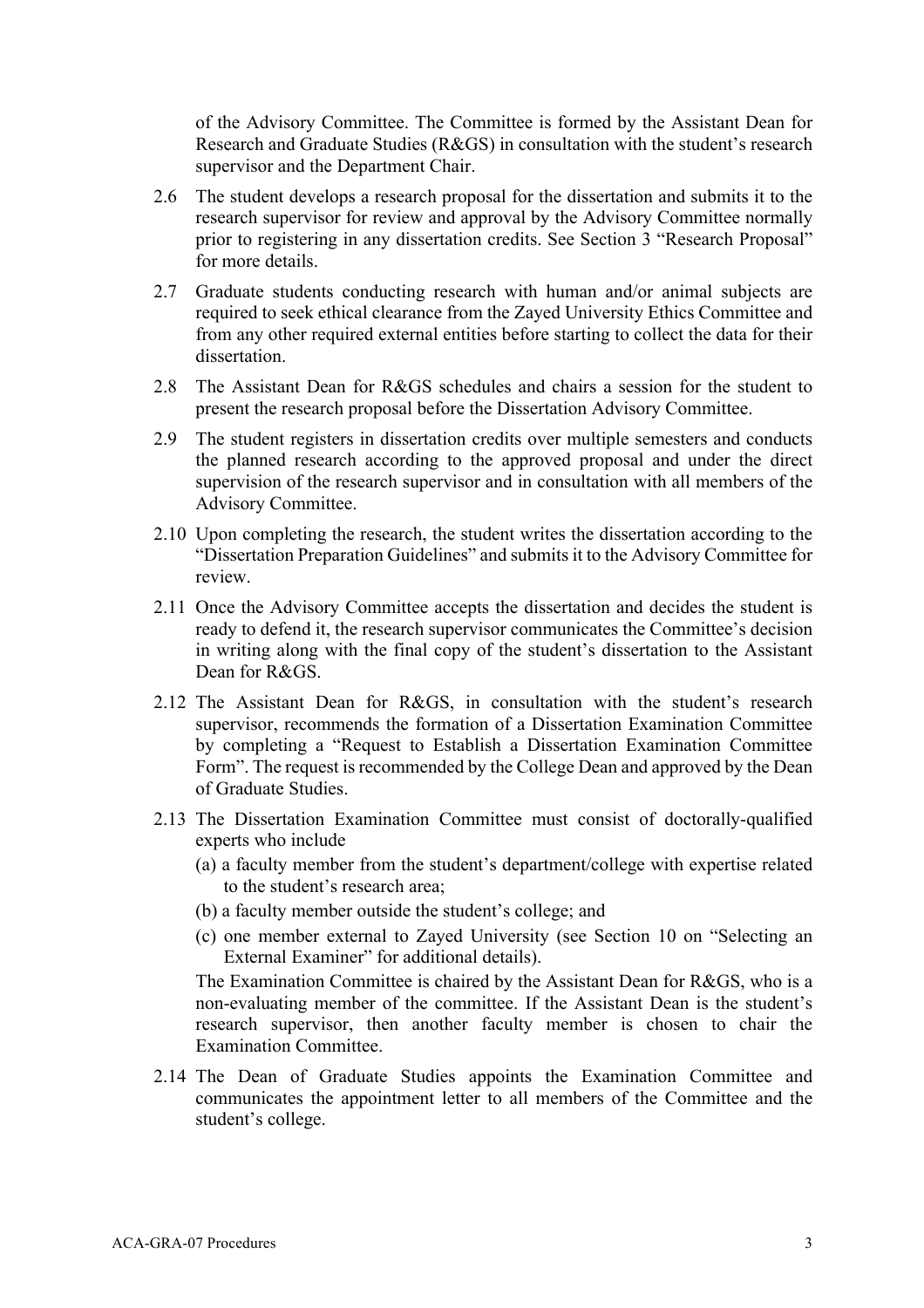- 2.15 Once the Examination Committee is officially appointed, the Chair of the Committee sends the dissertation to the other members of the committee for evaluation along with the corresponding evaluation form.
- 2.16 The Committee members review and evaluate the dissertation and return the evaluation forms to the Committee Chair.
- 2.17 The Committee Chair informs the Deanship of Graduate Studies and the student's research supervisor of the outcome of the committee's dissertation evaluation. If all members of the Committee have recommended that the student proceeds to defense, the Committee Chair makes arrangements for the dissertation defense in consultation with the student's research supervisor. Otherwise, the Committee Chair informs the supervisor that the student's dissertation is not ready for defense and communicates the Committee's feedback from the evaluation to the student to be addressed in consultation with the Dissertation Advisory Committee. Once the dissertation is revised at a later stage, the evaluation process is restarted with the Assistant Dean for R&GS and the same Examination Committee is re-appointed. However, replacement of members is possible only if members are no longer available.
- 2.18 An official announcement of the dissertation defense is prepared by the Deanship of Graduate Studies in coordination with the Assistant Dean for R&GS and is released to the university community at least two (2) weeks prior to the scheduled date of the defense.
- 2.19 The defense of the dissertation occurs in a public session as described in Section 4 "Defense of a Thesis or Dissertation."
- 2.20 The outcome of the dissertation evaluation and defense is handled as described in Section 4 "Defense of a Thesis or Dissertation."
- 2.21 Once a dissertation is accepted by the Examination Committee, either initially or after it was modified at the request of the Committee, the research supervisor submits a passing grade (P) for the dissertation credits for the student. However, if the dissertation was "Not Accepted" by the Examination Committee, the research supervisor submits a failing grade (NP) for the dissertation credits. The Committee's decision is final and cannot be appealed.

## **3. Research Proposal**

- 3.1 A student pursuing a graduate degree with a research thesis or dissertation is required to prepare a concise and complete research proposal that clearly defines the research problem and objectives and outlines the methodology for the planned research.
- 3.2 The research proposal of a thesis or dissertation is a requirement that should be met before the student registers for thesis/dissertation research credits. However, in a doctorate program, the proposal is normally prepared and defended immediately after the student successfully completes the Comprehensive/Qualifying Examination.
- 3.3 The proposal contents and format must conform with the proposal development guidelines that are available from the student's department or college.
- 3.4 Students are advised to check with their research supervisors on the logistics and timeline for the submission and approval of research proposals.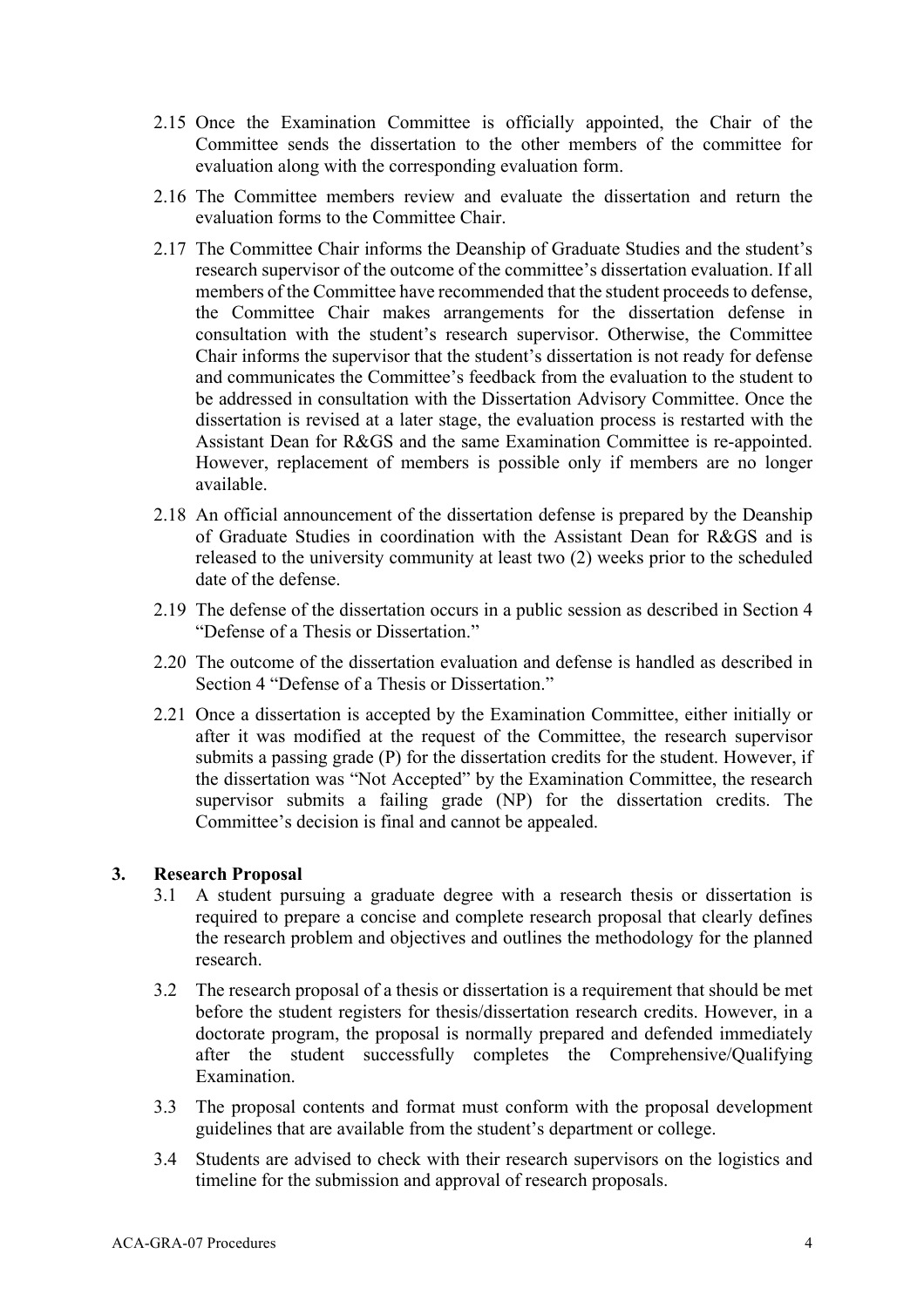# **4. Defense of a Thesis or Dissertation**

- 4.1 The defense of a thesis or a dissertation is held in a public session in two parts and in the presence of the Examination Committee. The entire session is presided over by the Chair of the Examination Committee.
- 4.2 The first part consists of a presentation by the student on the thesis/dissertation followed by a brief question-answer period for members of the audience. Then a short break is taken. After the brief recess, the defense session resumes with the second part which is dedicated exclusively for the members of the Thesis Committee for master students or Examination Committee for doctoral students to question the student on all aspects of the thesis/dissertation which includes, but is not limited to, the research and its findings, the results and their validation method, the contents of the thesis/dissertation, etc. Each college will set their own guidelines for examination.
- 4.3 After the defense session adjourns, the Thesis Committee or Examination Committee meets alone in a brief closed meeting. Each committee member completes a "Defense Evaluation Form" individually that reflects the examiner's own evaluation of the student's defense. Then, the Committee deliberates the student's overall performance on the thesis/dissertation and the defense and decides whether the thesis/dissertation is acceptable or not. The final decision of the Committee must be one of the following:
	- a) Accepted: The thesis/dissertation is accepted without any modifications.
	- b) Accepted with Minor Modifications: The thesis/dissertation is accepted with minor modifications that are requested by the Thesis or Examination **Committee**
	- c) Accepted with Major Modifications: The thesis/dissertation is accepted with major modifications that are requested by the Thesis or Examination **Committee**
	- d) Not Accepted: The thesis/dissertation is considered by the Committee not acceptable.
- 4.5 It is preferred for the Thesis Committee or Examination Committee to reach its final decision by consensus. However, if voting is necessary and results in a tie, the Committee Chair casts his/her vote in order to decide the final outcome.
- 4.6 The Committee Chair completes the "Overall Committee Evaluation of the Thesis/Dissertation and Defense Form" according to the Committee's final outcome. The form must be signed by all members of the Committee.
- 4.7 The Committee Chair informs the student and the Department Chair of the final decision verbally immediately after the Committee finishes its closed meeting, and in writing within two (2) working days.
- 4.8 If the thesis/dissertation is "Accepted with Minor Modifications," then the student has ten (10) working days from the official written notification to make all required modifications and to submit the revised thesis/dissertation to the supervisor. At the time of final decision, the Thesis or Examination Committee may request to have the revised thesis/dissertation sent to them for their final review and approval. Otherwise, the revised document is checked and approved by the research supervisor and informs in writing all members of the Committee of the final approval.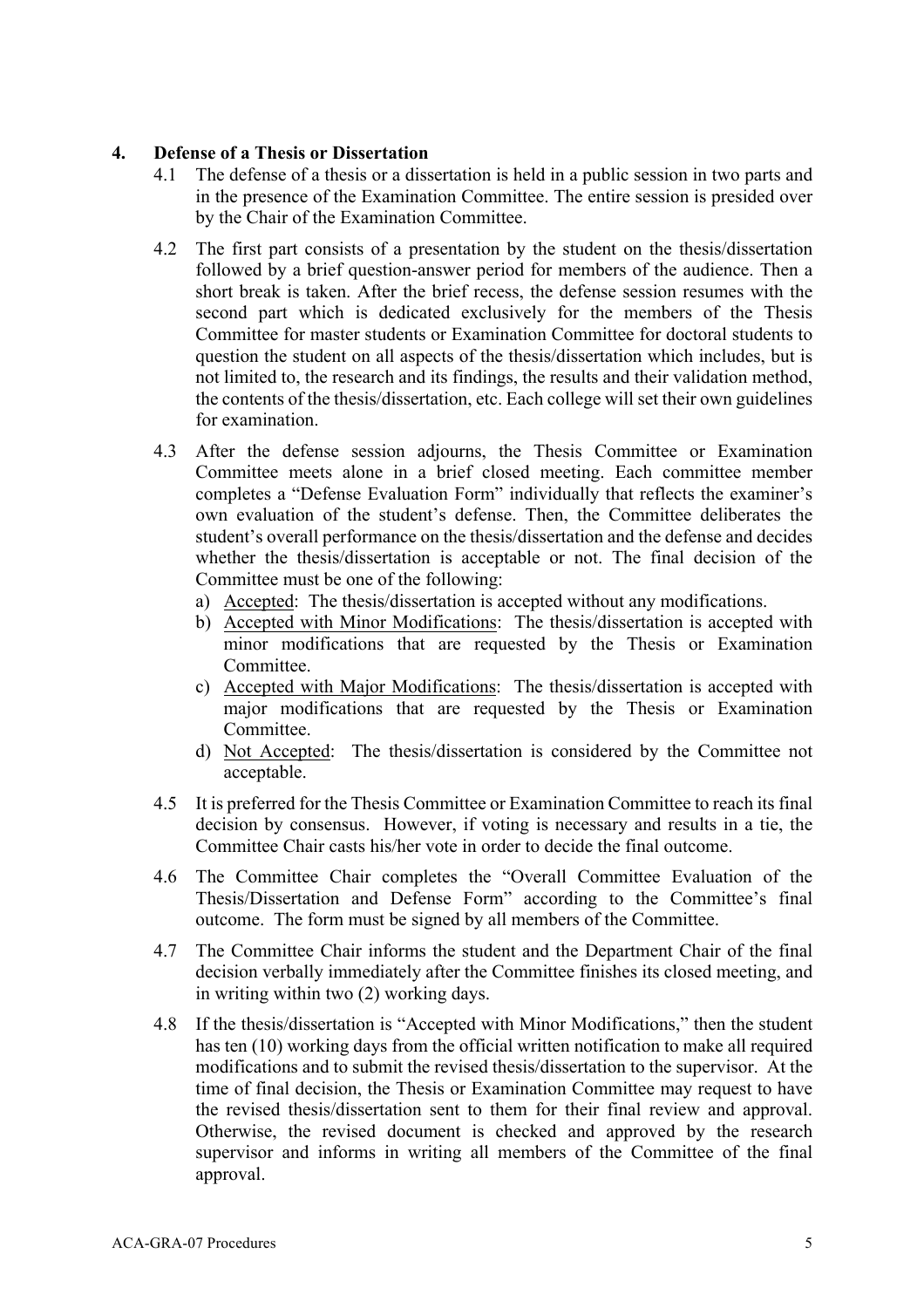4.9 If the thesis/dissertation is "Accepted with Major Modifications", then the student has between thirty (30) and ninety (90) days to address all required changes and to submit the revised thesis/dissertation to the supervisor. The supervisor will in turn forward the thesis/dissertation to the members of the Thesis or Examination Committee who will have fourteen (14) working days to review the revised document. A member of the Thesis or Examination Committee may request for clarification/explanation on any part of the revision from the student. The decision of each examiner after the second review is to be communicated in writing directly to the Chair of the Examination Committee. All members of the Examination Committee must approve the changes in order for the thesis/dissertation to be accepted by the Committee. The Committee Chair communicates the overall decision of the Committee (i.e., Accepted or Not Accepted) to the student's research supervisor, who will in turn submit the corresponding grade for the research credits.

## **5. Thesis and Dissertation Preparation Guidelines**

- 5.1 Graduate students preparing theses or dissertations must follow the "Thesis and Dissertation Preparation Guidelines" published by the Deanship of Graduate Studies at Zayed University. These guidelines provide general information on the organization of the thesis/dissertation document and specific instructions on the presentation and format of its contents. A thesis/dissertation will not be cleared for final release and printing until it fully conforms with the published guidelines of the university.
- 5.2 It is the individual student's responsibility to ensure that the final thesis/dissertation meets all requirements stated in the "Thesis and Dissertation Preparation Guidelines" and is approved for release and printing by the published timeline each semester, and the Deanship of Graduate Studies reserves the right to return any thesis or dissertation that does not meet the stated requirements, which may lead to delay in the student's clearance process for graduation.

# **6. Copyright**

- 6.1 The copyright of a thesis or dissertation is by the student, who is the author of the document. However, students are required to grant rights to Zayed University in order to make their theses/dissertations in both print and digital format. A complete "Declaration of Copyright License" statement is provided in the "Thesis/Dissertation Preparation Guidelines" document. The signed original of the "Declaration of Copyright License" must be submitted as a separate sheet along with a bound copy of the thesis/dissertation to the university library. A digital copy is also required to be submitted to the university library to be deposited into the University's Institutional Repository.
- 6.2 A student who wishes to delay the release of his/her thesis/dissertation to the public for intellectual property reasons must submit a request to impose an embargo for up to two (2) years. Upon the approval of the request by the Dean of Graduate Studies, the form is submitted to the library along with the "Declaration of the Copyright License" for implementation.

# **7. Declaration of Original Work**

The student author of a thesis/dissertation is required to declare that the thesis/dissertation is an original research work that was done and prepared by the student under the guidance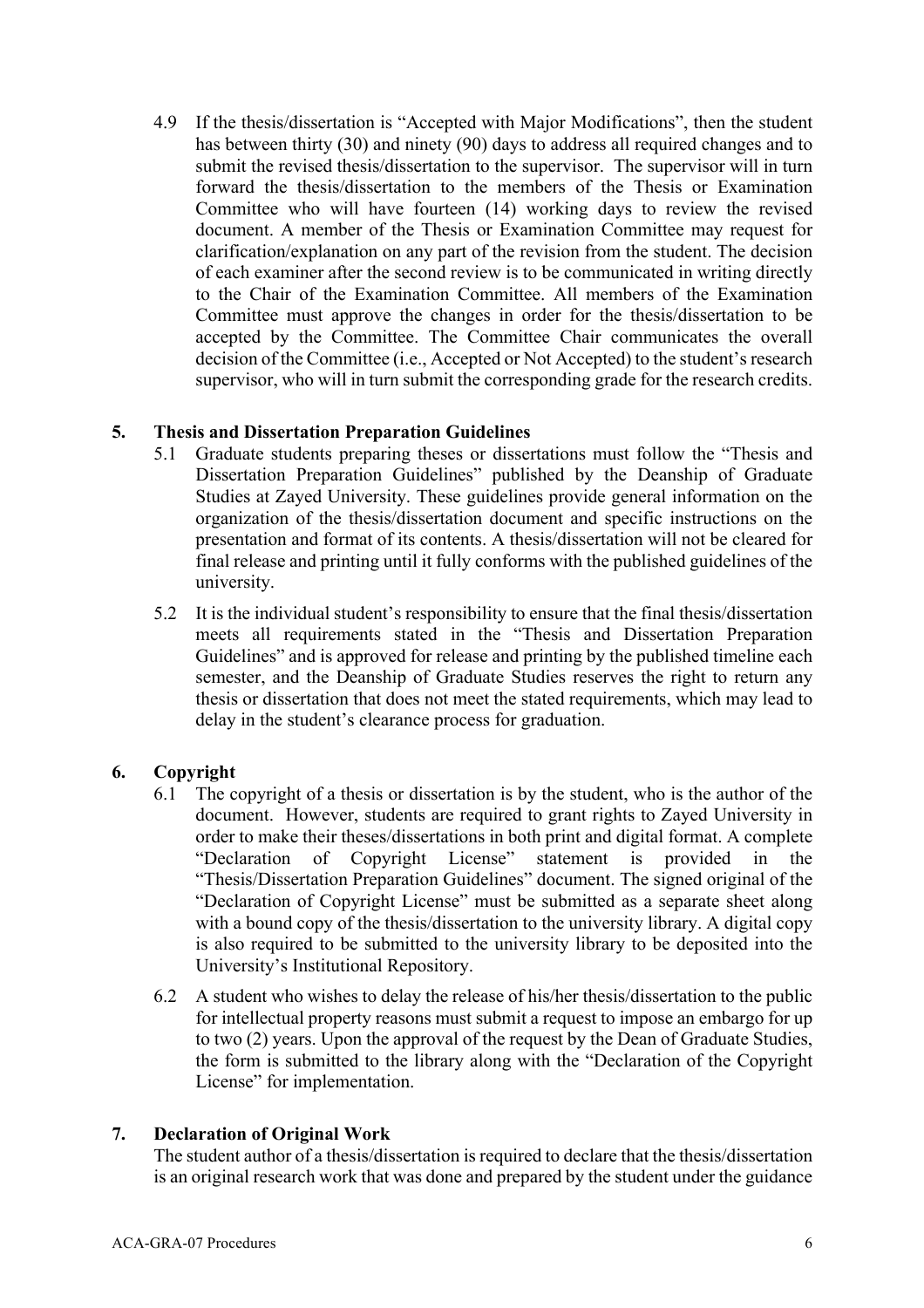of his/her research supervisor. A complete "Declaration of Original Work" statement is provided in the "Thesis/Dissertation Preparation Guidelines" document.

#### **8. Finalizing a Thesis or Dissertation after the Defense**

- 8.1 The student submits the final draft of the accepted thesis/dissertation in hard-copy, spiral-bound format to the Deanship of Graduate Studies for a final review.
- 8.2 The Deanship of Graduate Studies checks the format and presentation of the document to ensure conformance with the published preparation guidelines and returns it to the student.
- 8.3 The student makes requested changes, if any, and proceeds to print and bind a minimum of four (4) copies of the thesis/dissertation according to the specifications and instructions in the "Thesis/Dissertation Preparation Guidelines."
- 8.4 Bound copies of a thesis/dissertation are to be signed by the student's research supervisor, the Chair of the Examination Committee, the College Dean and the Dean of Graduate Studies.
- 8.5 The bound copies are to be distributed as follows: a copy for the student, a copy for the student's research supervisor, a copy for the student's department and a copy for the university library.

## **9. External Member of an Advisory Committee**

A person external to Zayed University, such as from another academic institution or a business or governmental entity, who is deemed to have the appropriate academic qualifications and certain expertise or experience, may be nominated to serve as an external member on a student's Thesis Committee or Dissertation Advisory Committee only as an additional member. The nomination, as a "Request to Appoint an External Member to a Thesis/Dissertation Advisory Committee," which is signed by the nominee and includes clauses on terms of research confidentiality and intellectual property, is submitted to the Deanship of Graduate Studies along with the nominee's CV and a copy of the nominee's terminal degree. The request must be approved by the Graduate Council before the external member can serve on the Thesis Committee or Dissertation Advisory Committee. The external member of the advisory committee will receive one thousand five hundred dirhams (AED 1,500) as compensation for their work on the committee.

# **10. Selecting an External Examiner**

#### **10.1 Qualification of the External Examiner**

The external examiner must:

- a) Be a qualified, objective individual who is not associated or affiliated with Zayed University (see 10.2 "Conflict of Interest" below).
- b) Hold a terminal degree in a discipline area that is the same or closely related to the student's area of specialization.
- c) Hold (or had held) the rank of Associate Professor, Professor or Emeritus Professor at a higher education institution that offers a similar degree as the one being sought by the student.
- d) Be a scholar with an established reputation and competence in the student's research field demonstrated by the examiner's research track record and publications.
- e) Have prior experience supervising academic research.